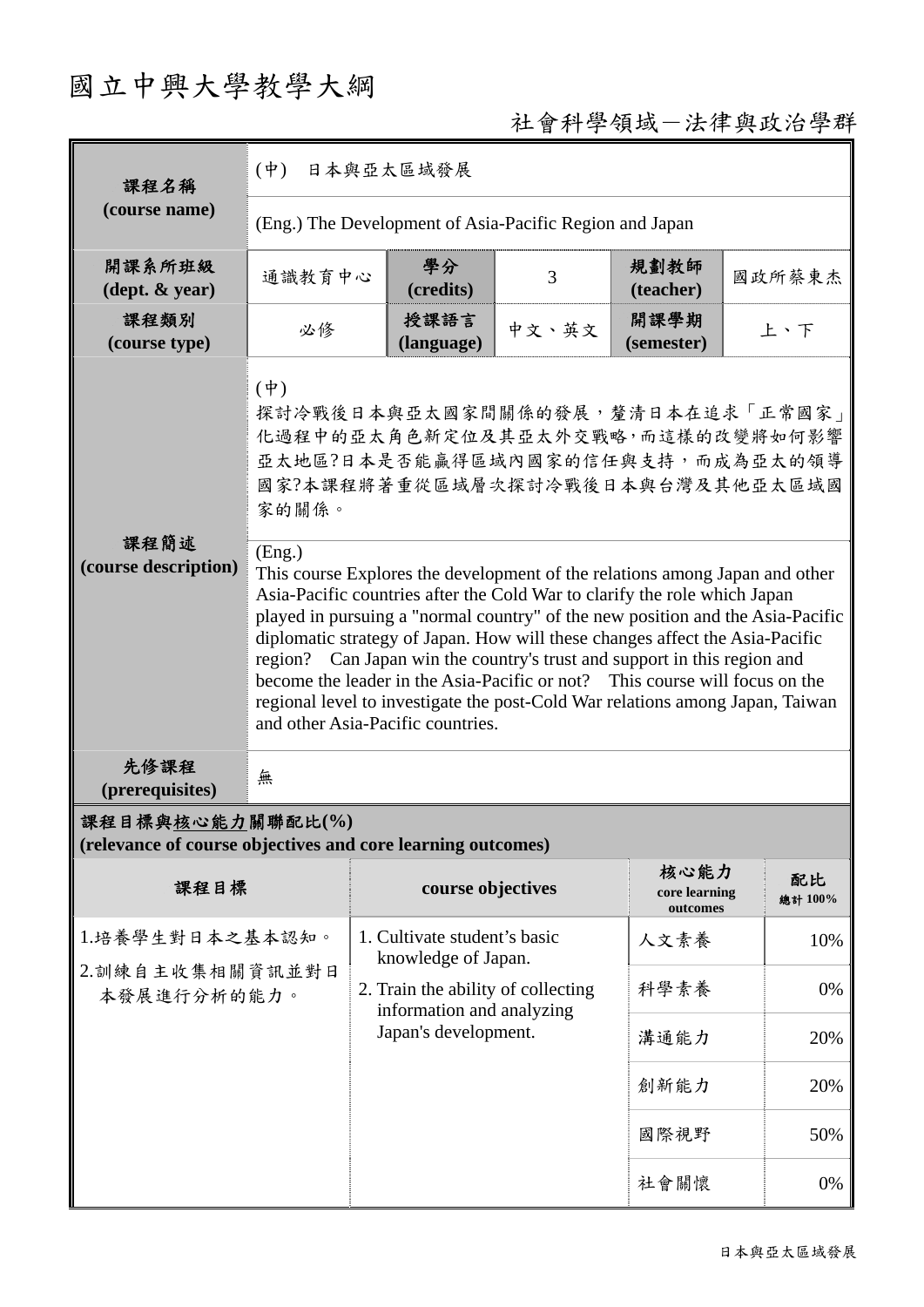### 課程目標之教學方法與評量方法

**(teaching and assessment methods for course objectives)** 

| 教學方法 (teaching methods)         | 學習評量方式 (evaluation)                                            |
|---------------------------------|----------------------------------------------------------------|
| 1. 討論/報告<br>2. 講述的課程內容配合相關多媒體教學 | 1. 期中心得報告 30%<br>2. 期末考 40%<br>3. powerpoint 15%<br>4. 出席率 15% |

授課內容(單元名稱與內容、習作 **/** 考試進度、備註) **(course content and homework / tests schedule)** 

### 第 **1** 週 亞太區域與國家安全的威脅類型;「脫亞論」**vs.**「興亞論」

第一單元:近代日本亞洲觀 第二單元:冷戰後日本外交思維中有關「霸權穩定」的思辨:「親美派」vs.「亞洲派」

### 第 **2** 週 亞太區域劃分與國際安全情勢 **1**

第三單元:日印關係:自由與繁榮之弧中,無可或缺的環節

### 第 **3** 週 亞太區域劃分與國際安全情勢 **2**

第四單元:邁向「美麗國家」後的日本與亞太:帝國眼中的「他者」

### 第 **4** 週 亞太區域劃分與國際安全情勢 **3**

### 第 **5** 週 國際重要組織介紹 第五單元:日本與東協國家關係:戰略夥伴關係的深化與擴大

### 第 **6** 週 日本亞太戰略對亞洲軍事情勢的影響

第六單元:邁向「正常國家」的日本與崛起中的中國 第七單元:日韓關係:歷史問題的超越 第八單元:朝核危機中的日本:日朝對話 vs.六方會談

- 第 **7** 週 東北亞情勢
- 第 **8** 週 東南亞情勢

### 第 **9** 週 期中考

- 第 **10** 週 日本對亞太地區之經濟考量與目的
- 第 **11** 週 日本對亞太地區的經濟戰略與佈局
- 第 **12** 週 日本在亞洲的經濟戰略與佈局
- 第 **13** 週 地緣位置及在亞太地區扮演之角色

### 第 **14** 週 台日關係的歷程

第九單元:台日關係:「七二年體制」的桎梏

- 第 **15** 週 台日關係的現狀
- 第 **16** 週 台日關係的契機

### 第 **17** 週 我國當前處境與戰略作為

### 第 **18** 週 期末考(繳交報告)